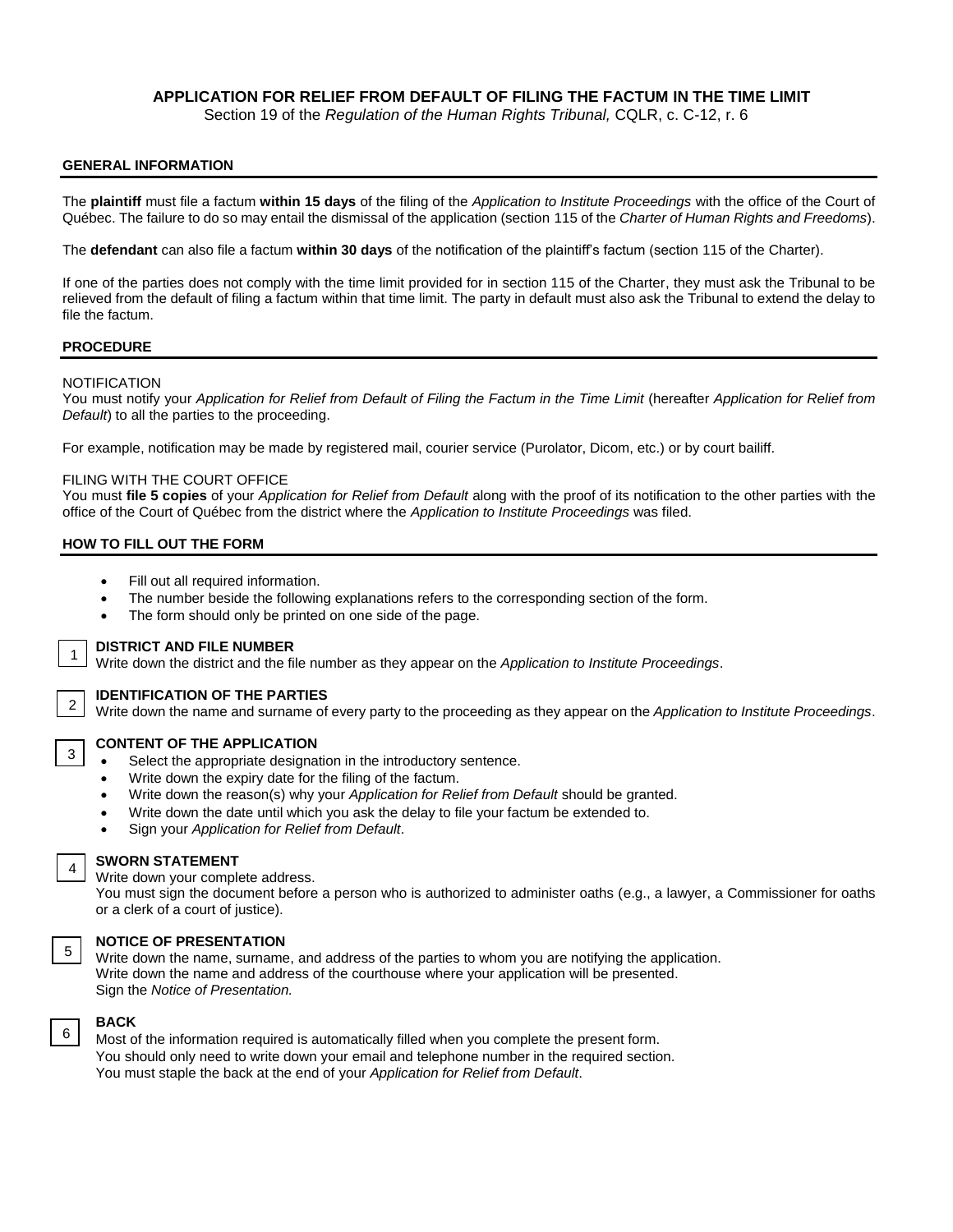| $\vert$ CANADA<br><b>PROVINCE OF QUÉBEC</b><br>DISTRICT OF SELECT |  | <b>HUMAN RK</b><br>Office of the |
|-------------------------------------------------------------------|--|----------------------------------|
| File no:                                                          |  |                                  |

| and |            |
|-----|------------|
| and |            |
|     | Plaintiffs |
| ٧.  |            |
| and |            |
| and |            |
|     | Defendants |

| File no:        |            | DISTRICT OF SELECT                                                                                                                                           |                                                                                      |
|-----------------|------------|--------------------------------------------------------------------------------------------------------------------------------------------------------------|--------------------------------------------------------------------------------------|
|                 |            |                                                                                                                                                              |                                                                                      |
| $\vert 2 \vert$ |            |                                                                                                                                                              |                                                                                      |
|                 |            |                                                                                                                                                              | and                                                                                  |
|                 |            |                                                                                                                                                              | and                                                                                  |
|                 |            |                                                                                                                                                              | <b>Plaintiffs</b>                                                                    |
|                 |            |                                                                                                                                                              | v.                                                                                   |
|                 |            |                                                                                                                                                              | and                                                                                  |
|                 |            |                                                                                                                                                              | and                                                                                  |
|                 |            |                                                                                                                                                              | Defendants                                                                           |
|                 |            |                                                                                                                                                              |                                                                                      |
|                 |            | APPLICATION FOR RELIEF FROM DEFAULT OF FILING THE FACTUM IN THE TIME LIMIT<br>Section 19 of the Regulation of the Human Rights Tribunal, CQLR, c. C-12, r. 6 |                                                                                      |
|                 |            |                                                                                                                                                              |                                                                                      |
| -3              |            | TO ONE OF THE HONOURABLE JUSTICES OF THE HUMAN RIGHTS TRIBUNAL,                                                                                              |                                                                                      |
|                 | The Select | submits:                                                                                                                                                     |                                                                                      |
|                 | The Select | had until<br>Scheduled date                                                                                                                                  | to file a factum with the office of the Court of Québec.                             |
|                 | The Select |                                                                                                                                                              | was prevented from filing their factum before this date for the following reason(s): |
|                 |            |                                                                                                                                                              |                                                                                      |
|                 |            |                                                                                                                                                              |                                                                                      |
|                 |            |                                                                                                                                                              |                                                                                      |
|                 |            |                                                                                                                                                              |                                                                                      |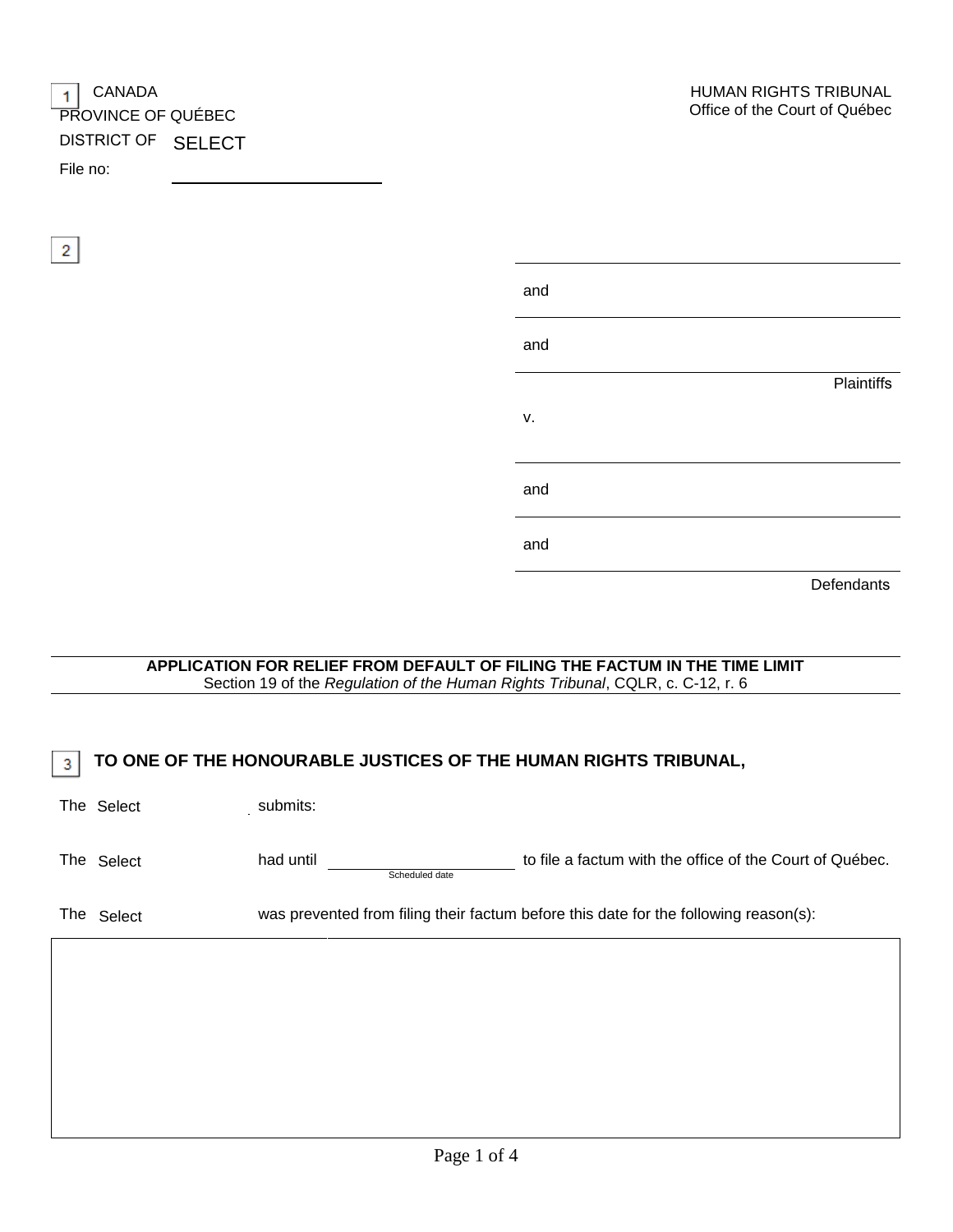asks to be relieved from default of filing their factum in the time limit provided by section 115 of the *Charter of Human Rights and Freedoms*. The Select

asks that the time limit to file their factum be extended by the Tribunal until: The Select

> . Date

# **FOR THESE REASONS, MAY IT PLEASE THE TRIBUNAL TO:**

**GRANT** the *Application for Relief from Default of Filing the Factum in the Time Limit*;

**RELIEVE THE Select** 

from the default of filing their factum within the time limit;

# **EXTEND THE TIME LIMIT FOR THE** Select the factum until to file their factum until

**Date** 

**THE WHOLE,** without costs.

| <b>SIGNATURE</b>                                                                                                                                                                                                                     | <b>SIGNATURE</b>              | <b>SIGNATURE</b>                                                                                                                                                                                                              |
|--------------------------------------------------------------------------------------------------------------------------------------------------------------------------------------------------------------------------------------|-------------------------------|-------------------------------------------------------------------------------------------------------------------------------------------------------------------------------------------------------------------------------|
| $\mathbf 1$                                                                                                                                                                                                                          | $\overline{c}$                | Select                                                                                                                                                                                                                        |
| Select                                                                                                                                                                                                                               | Select                        | 3                                                                                                                                                                                                                             |
|                                                                                                                                                                                                                                      |                               |                                                                                                                                                                                                                               |
| City                                                                                                                                                                                                                                 | City                          | City                                                                                                                                                                                                                          |
| on <b>contract of the contract of the contract of the contract of the contract of the contract of the contract of the contract of the contract of the contract of the contract of the contract of the contract of the contract o</b> | on __________________________ | on a contract of the contract of the contract of the contract of the contract of the contract of the contract of the contract of the contract of the contract of the contract of the contract of the contract of the contract |
| Date                                                                                                                                                                                                                                 | Date                          | Date                                                                                                                                                                                                                          |
|                                                                                                                                                                                                                                      |                               |                                                                                                                                                                                                                               |
| Name in block letters                                                                                                                                                                                                                | Name in block letters         | Name in block letters                                                                                                                                                                                                         |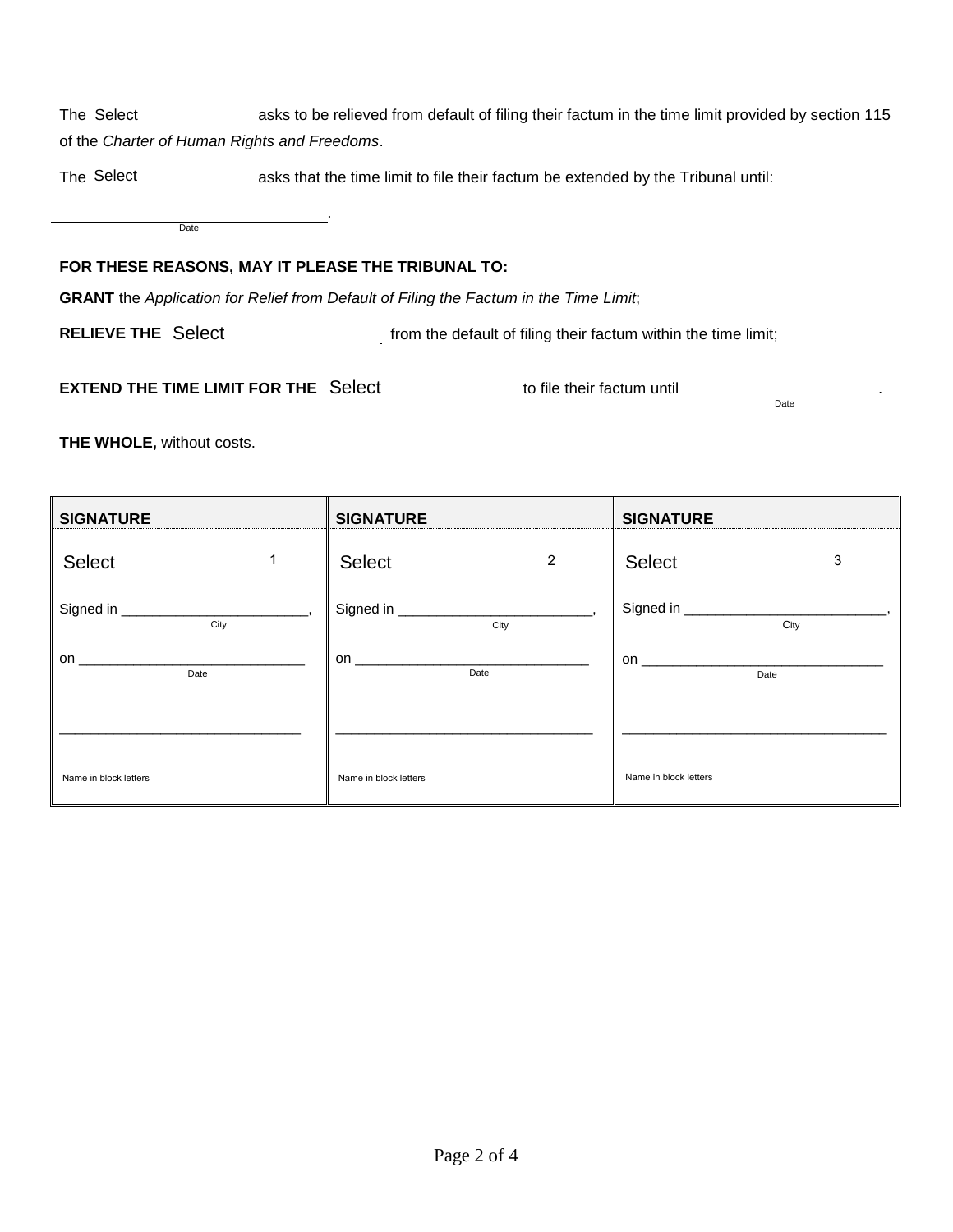| 4                            |                                         | <b>SWORN STATEMENT</b>                                                                                                  |                             |                           |
|------------------------------|-----------------------------------------|-------------------------------------------------------------------------------------------------------------------------|-----------------------------|---------------------------|
| I, the undersigned           |                                         |                                                                                                                         | , domiciled and residing at |                           |
|                              |                                         | Name and surname                                                                                                        |                             |                           |
| Number                       | Street                                  | Appartment<br>City                                                                                                      | Province                    | Postal code               |
|                              |                                         |                                                                                                                         |                             |                           |
| Declare the following:<br>1. | I am the Select                         |                                                                                                                         |                             |                           |
|                              |                                         |                                                                                                                         |                             |                           |
| 2.                           |                                         | All the facts alleged herein are, to my personal knowledge, true.                                                       |                             |                           |
|                              |                                         |                                                                                                                         |                             |                           |
| I have signed in             | $\overline{C}$ ity                      |                                                                                                                         |                             |                           |
|                              |                                         |                                                                                                                         |                             |                           |
|                              |                                         |                                                                                                                         |                             |                           |
| Signature                    |                                         |                                                                                                                         |                             |                           |
|                              |                                         |                                                                                                                         |                             |                           |
| Solemnly affirmed before me, |                                         |                                                                                                                         |                             |                           |
|                              |                                         |                                                                                                                         |                             |                           |
| In                           | City                                    | , on<br>Date                                                                                                            |                             |                           |
|                              |                                         |                                                                                                                         |                             |                           |
|                              |                                         |                                                                                                                         |                             |                           |
|                              | Lawyer / Clerk / Commissioner for oaths |                                                                                                                         |                             |                           |
|                              |                                         |                                                                                                                         |                             |                           |
| Name in block letters        |                                         |                                                                                                                         |                             |                           |
| 5                            |                                         | <b>NOTICE OF PRESENTATION</b>                                                                                           |                             |                           |
| To:                          |                                         |                                                                                                                         |                             |                           |
|                              |                                         |                                                                                                                         |                             |                           |
|                              |                                         |                                                                                                                         |                             |                           |
|                              |                                         | Notice is hereby given that the Application for Relief from Default of Filing the Factum in the Time Limit filed by the |                             |                           |
| <b>Select</b>                |                                         | will be presented on a date determined by the Human Rights                                                              |                             |                           |
| Tribunal, at the             |                                         | courthouse, located at                                                                                                  |                             |                           |
|                              | City / Courthouse's name                |                                                                                                                         |                             | Address of the courthouse |
|                              |                                         |                                                                                                                         |                             |                           |
| In                           |                                         | , on                                                                                                                    |                             |                           |
|                              | City                                    | Date                                                                                                                    |                             |                           |
|                              |                                         |                                                                                                                         |                             |                           |
|                              |                                         |                                                                                                                         |                             |                           |
|                              |                                         |                                                                                                                         |                             |                           |
| Signature                    |                                         |                                                                                                                         |                             |                           |
| Name in block letters        |                                         |                                                                                                                         |                             |                           |
|                              |                                         |                                                                                                                         |                             |                           |